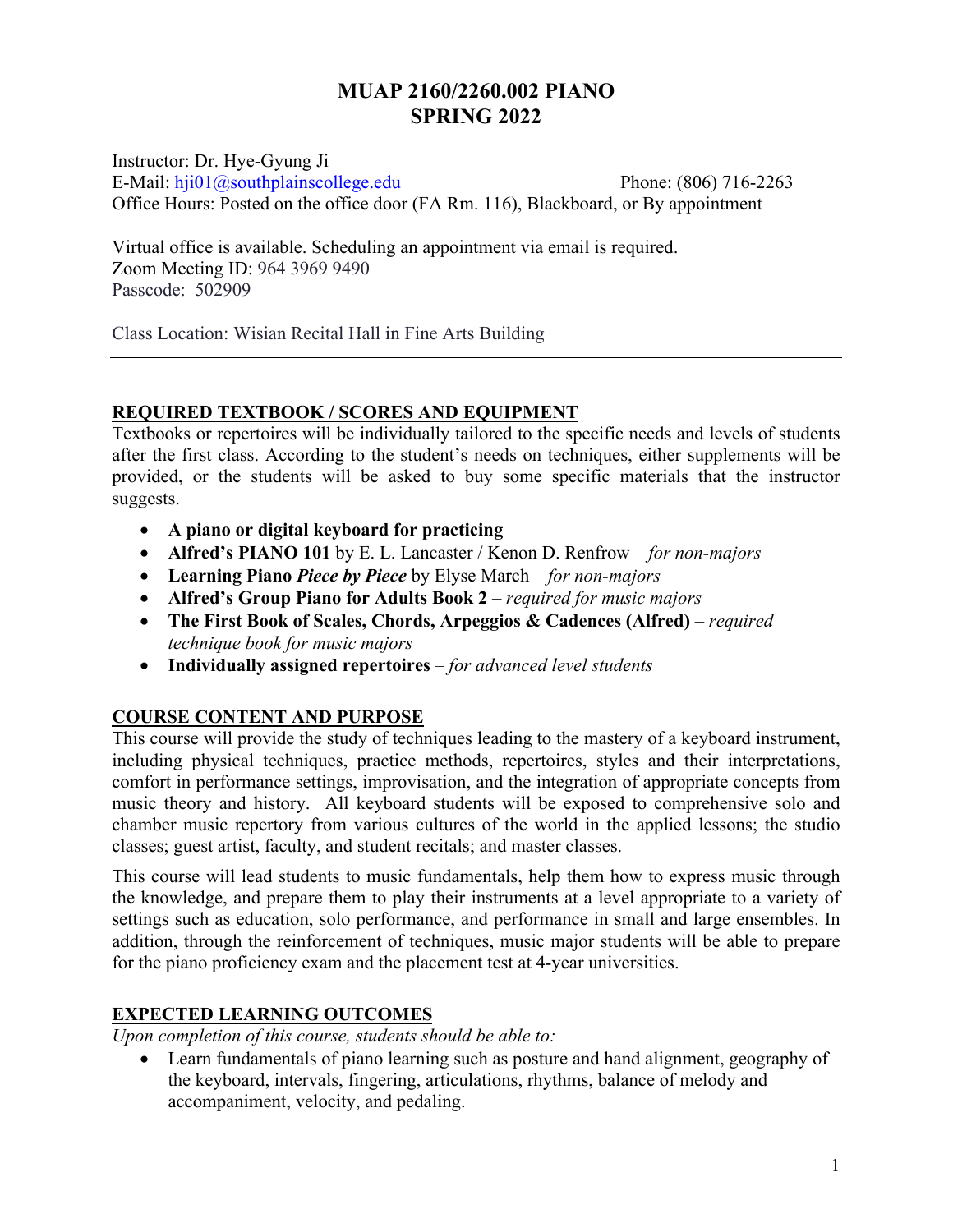- Obtain keyboard skills of Major/minor white key 5-finger patterns, scales, triads, chord cadences (I IV V V7), and arpeggios in various keys.
- Demonstrate a variety of practice techniques, leading to an ability to perform with competence on their instrument.
- Improve sight-reading, memorization, and confidence in a live performance setting and demonstrate knowledge of the repertoire regularly performed on their instrument.
- Practice technical studies not only to enhance comprehension and enjoyment of playing the piano but also to prepare the piano proficiency exam for music majors.
- Integrate music theory and history into their performance preparation.

# **METHODES FOR ASSESSING EXPECTED LEARNING OUTCOMES**

*The expected learning outcomes will be assessed through:* Class preparation, in-class/virtual performances, quizzes, exams, and virtual recital

# **GRADES CALCULATED**

## **GRADES CALCULATED FOR NON-MUSIC MAJORS**

- **40% Class Preparation:** Students are expected to diligently practice and accomplish their assignment duties for each class.
- **10% Midterm**: Students should prepare and present their learning progress for techniques and one repertoire by memory.
- **30% Final Recital Performance (Wednesday, May 11, 2022 @ 1 PM):** Students will perform one repertoire by memory.
- **20% Class Attendance:** Students are expected to attend every in-person class. Further information, please reference the STATEMENT FOR COVID-19.

*GRADES CALCULATED FOR MUSIC MAJORS with Piano Proficiency Exam* 

- **25% Class Preparation:** Students are expected to diligently practice and accomplish their assignment duties for each class.
- **10% Midterm**: Students should prepare and present their learning progress for techniques and one repertoire by memory.
- **20% Final Recital Performance (Wednesday, May 11, 2022 @ 1 PM):** Students will perform one repertoire by memory.
- **25% Piano Proficiency Exam:** Students will learn various technique routines and continue reinforcing strategies for the harmonization/transposition and improvisation.
- **20% Class Attendance:** Students are expected to attend every in-person class. Further information, please reference the STATEMENT FOR COVID-19.

## **STATEMENT FOR COVID-19**

Anyone with a known exposure should wear a mask for 10 days and should seek a COVID-19 test on day five after exposure. If you test positive or develop symptoms, you should immediately self-isolate and seek a COVID-19 test. Anyone who tests positive is required to self-isolate for five days. Following the five-day isolation period, if you are asymptomatic or your symptoms are resolving, you may return to work or class but should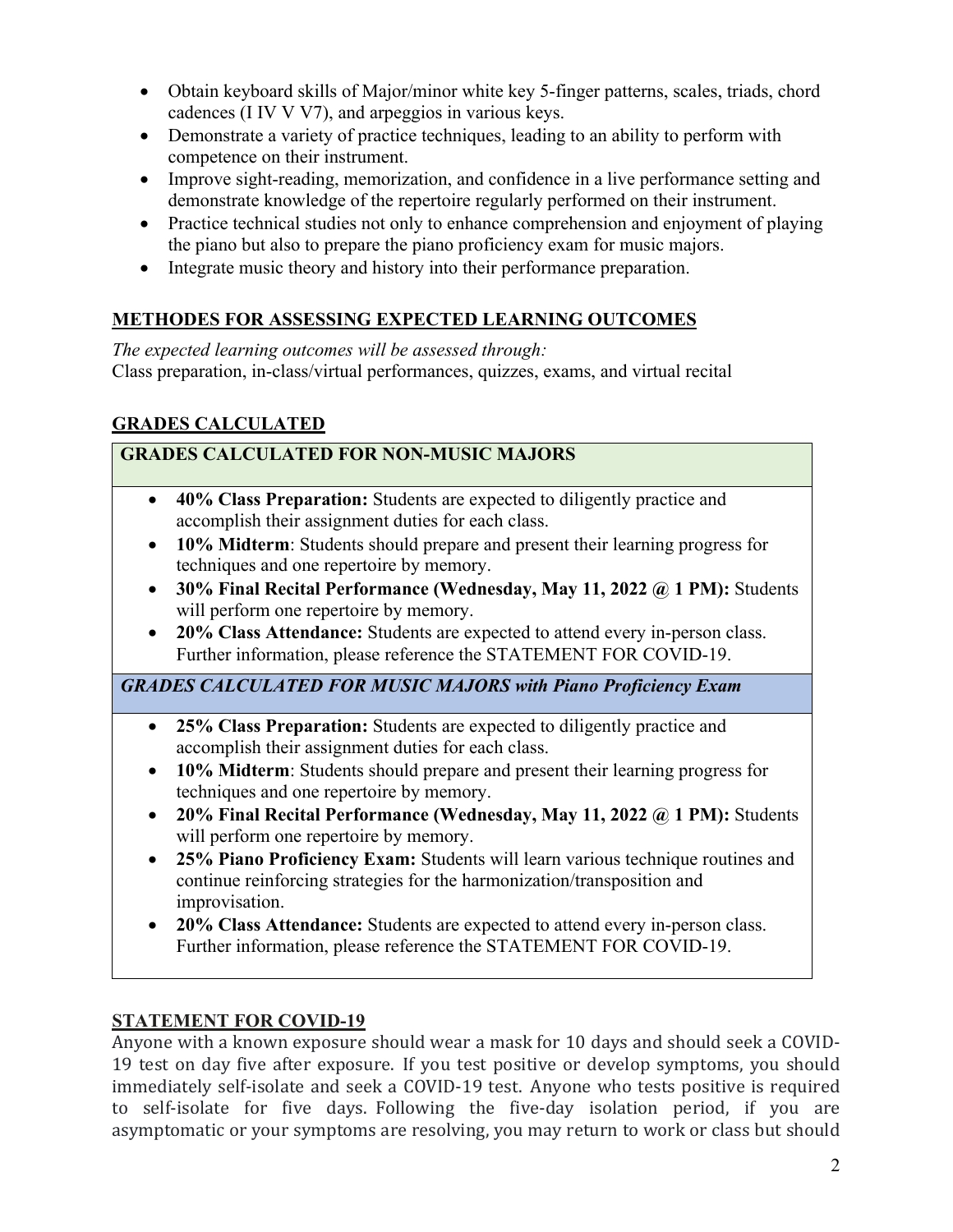wear a mask for five additional days. If you are still symptomatic, please contact DeEtte Edens, Associate Director of Health and Wellness, prior to your return date. (806) 716-2376 or dedens@southplainscollege.edu

Please immediately notify your instructor, supervisor, and DeEtte Edens (Associate Director of Health and Wellness) any time you test positive for COVID-19.

We ask that everyone continue to practice regular hand washing, cover coughs and sneezes, and distance when they are able. We also strongly recommend vaccinations and face coverings to increase personal protection.

#### **DYVERSITY STATEMENT**

In this class, the teacher will establish and support an environment that values and nurtures individual and group difference and encourages engagement and interaction. Understanding and respecting multiple experiences and perspectives will serve to challenge and stimulate all of us to learn about others, about the larger world and about ourselves. By promotingdiversity and intellectual exchange, we will not only mirror society as it is, but also model society as it should and can be.

#### **NON-DISCREMINATION STATEMENT**

South Plains College does not discriminate based on race, color, national origin, sex, disability or age in its programs and activities. The following person has been designated to handle inquiries regarding the non-discrimination policies: Vice President for Student Affairs, South Plains College -1401 College Avenue, Box 5, Levelland, TX 79336, 806-894-9611.

#### **DISABILITIES STATEMENT**

Students with disabilities, including but not limited to physical, psychiatric, or learning disabilities, who wish to request accommodations in this class should notify the Disability Services Office early in the semester so that the appropriate arrangements may be made. In accordance with federal law, a student requesting accommodations must provide acceptable documentation of his/her disability to the Disability Services Office. For more information, call or visit the Disability Services Office at Levelland Student Health & Wellness Center 806-716-2577, Reese Center (also covers ATC) Building 8: 806-716-4675, Plainview Center Main Office: 806-716 4302 or 806-296-9611, or the Health and Wellness main number at 806-716-2529.the Student Health & Wellness Office, (806) 716-2577.

#### **Title IX PREGNANCY ACCOMDATIONS STATEMENT**

If you are pregnant, or have given birth within six months, Under Title IX you have a right to reasonable accommodations to help continue your education. To activate accommodations you must submit a Title IX pregnancy accommodations request, along with specific medical documentation, to the Director of Health and Wellness. Once approved, notification will be sent to the student and instructors. It is the student's responsibility to work with the instructor to arrange accommodations. Contact the Director of Health and Wellness at 806-716-2362 or email cgilster@southplainscollege.edu for assistance.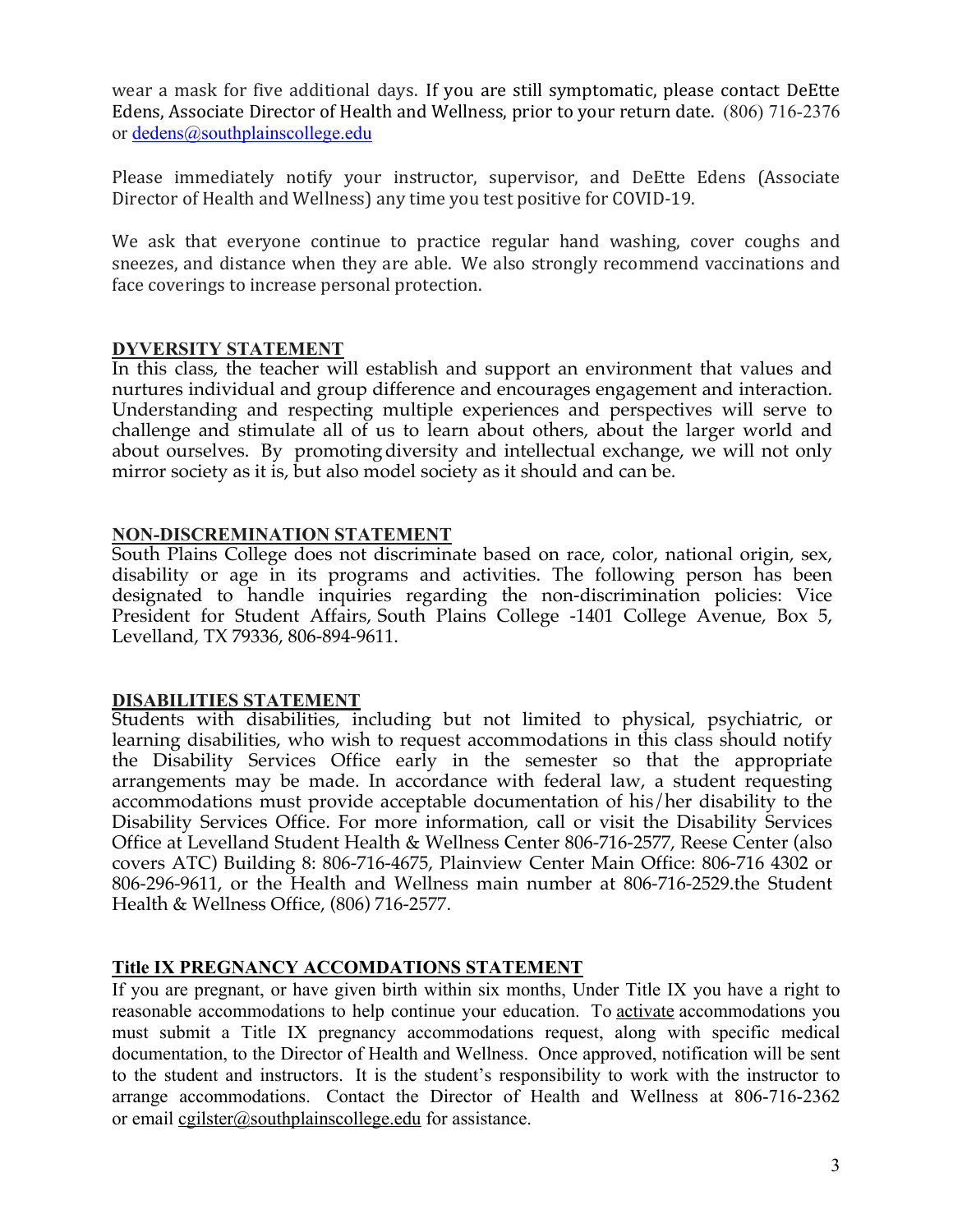## **CAMPUS CONCEALED CARRY**

Upon the Constitutional Carry Law (Governor Abbott recently signed into law the Texas Firearm Carry Act of 2021, which has been commonly referred to as the "Constitutional Carry Law." As a result, effective Sept. 1, 2021, persons 21 or older to carry a holstered handgun in public without a handgun permit or license to carry.), it is important to clarify, that this new law, does not remove the requirement to possess a valid Texas License to Carry to lawfully carry a concealed firearm into a South Plains College building, and it does not allow for the open carry of a firearm into an SPC building by anyone other than a Texas Peace officer in commission of duties and South Plains College Security Guards in Commission of duties. For additional information regarding SPC firearm policies and laws and regulations please visit: http://www.southplainscollege.edu/campuscarry.php

Pursuant to PC 46.035, the open carrying of handguns is prohibited on all South Plains College campuses. Report violations to the **College Police Department at 806-716-2396 or 9-1-1**.

**SPC POLICE CHIEF DIRECT NUMBER:** Nickolis Castillo (806) 523-7039